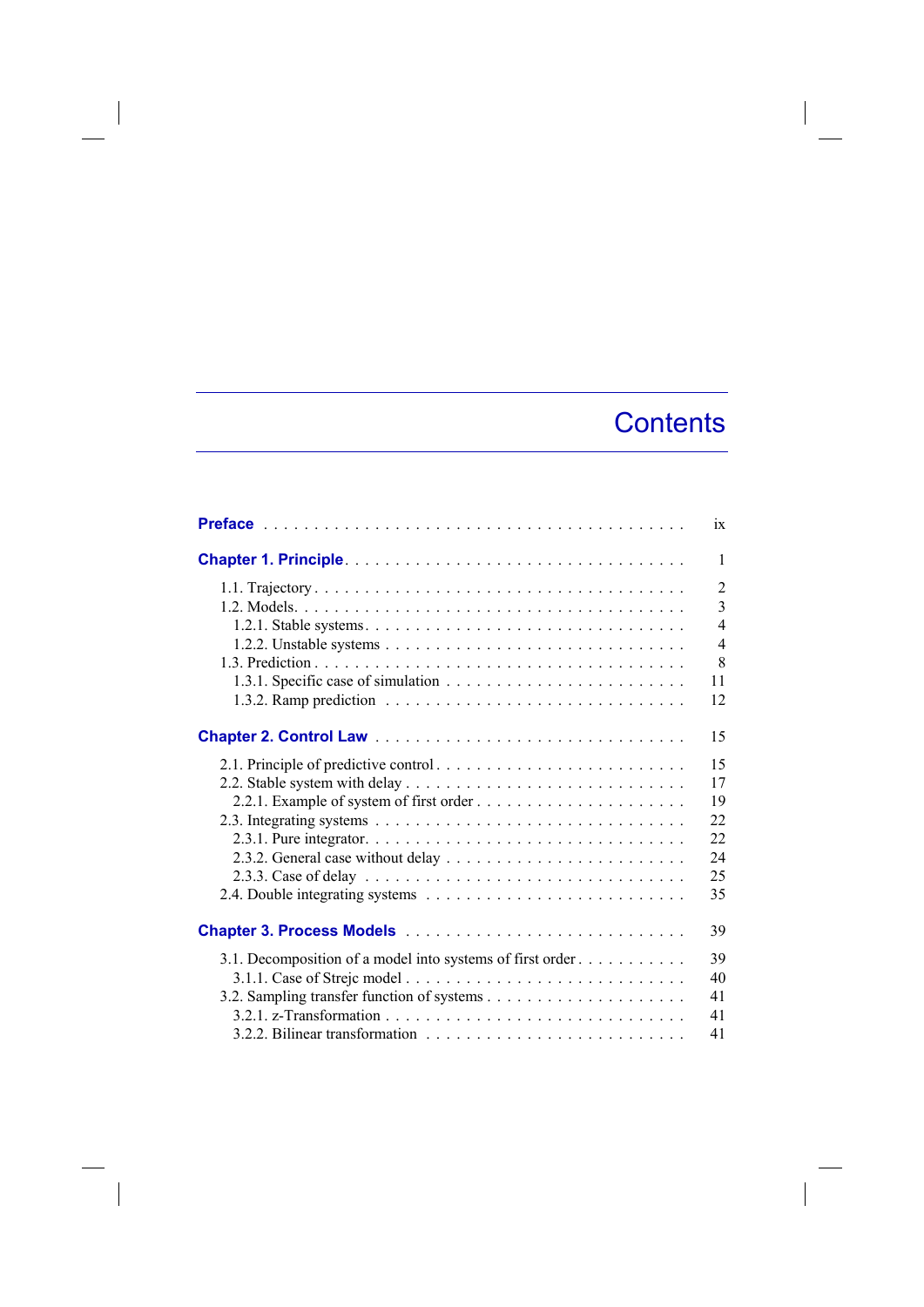$\overline{\phantom{a}}$ 

 $\begin{array}{c} \hline \end{array}$ 

|                                                   | 57  |
|---------------------------------------------------|-----|
|                                                   | 58  |
|                                                   | 58  |
|                                                   | 61  |
|                                                   | 70  |
|                                                   |     |
|                                                   | 75  |
|                                                   | 75  |
|                                                   | 76  |
| 4.1.2. Direct implementation by control algorithm | 77  |
|                                                   | 79  |
|                                                   | 79  |
|                                                   | 85  |
|                                                   | 92  |
|                                                   | 93  |
|                                                   | 98  |
|                                                   | 104 |
|                                                   | 105 |
|                                                   | 110 |
|                                                   | 117 |
|                                                   | 117 |
|                                                   | 117 |
|                                                   | 118 |
|                                                   | 119 |
|                                                   | 121 |
|                                                   | 122 |
|                                                   | 122 |
|                                                   | 122 |
|                                                   | 124 |
|                                                   | 140 |
|                                                   | 141 |
|                                                   | 142 |
|                                                   | 144 |
|                                                   | 144 |
|                                                   | 152 |
|                                                   | 154 |
|                                                   | 154 |
|                                                   | 157 |
|                                                   |     |
|                                                   | 161 |
|                                                   | 161 |

 $\Bigg\vert$